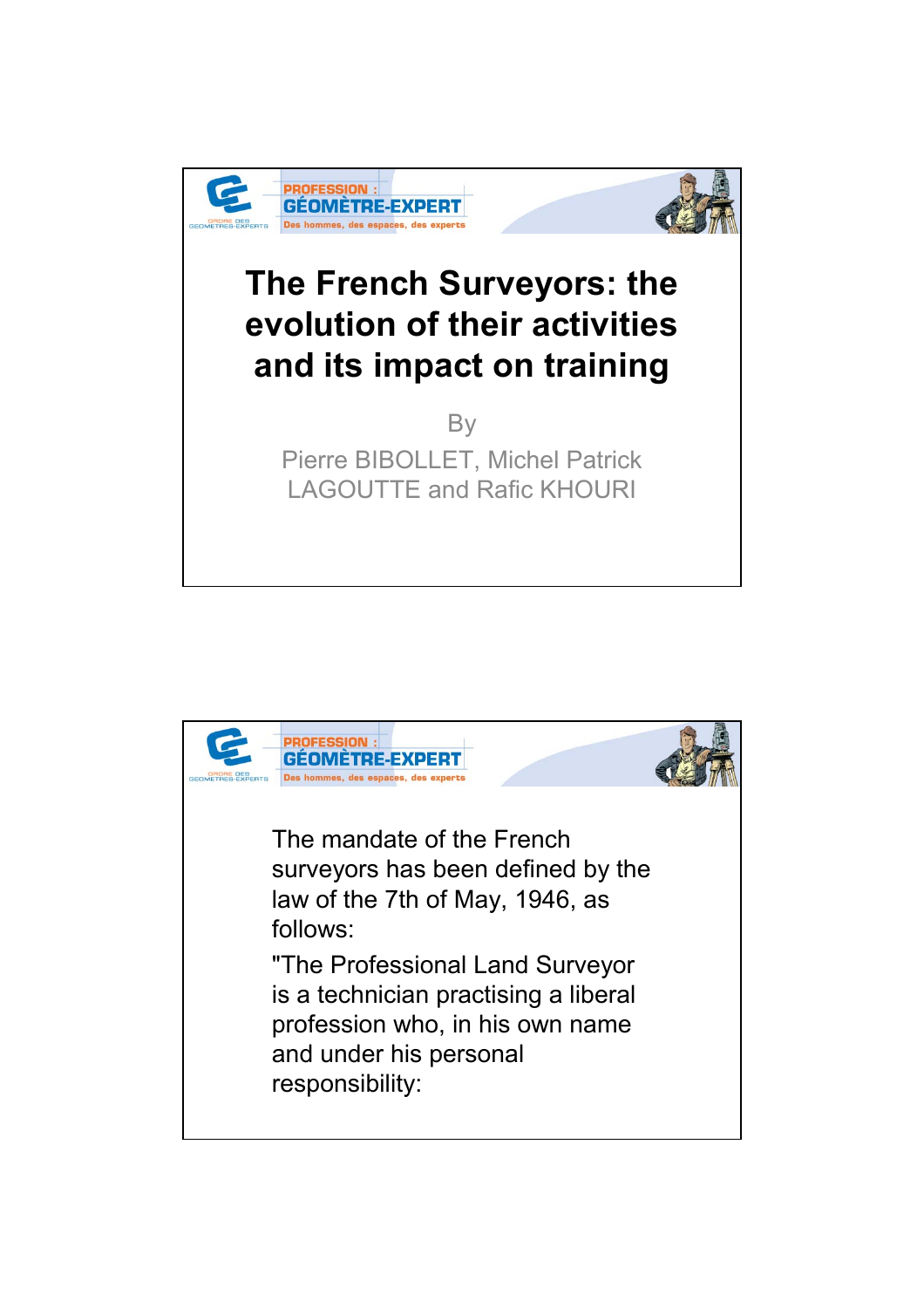



• 1° Carries out topographical surveys and works that set the boundaries of landed property and, as such, draws up, on any scale and under any form whatsoever, the topographical plans and documents regarding the definition of the rights attached to the real estate, such as division, share, sales or exchange plans of landed property, real estate boundary marking or demarcation plans

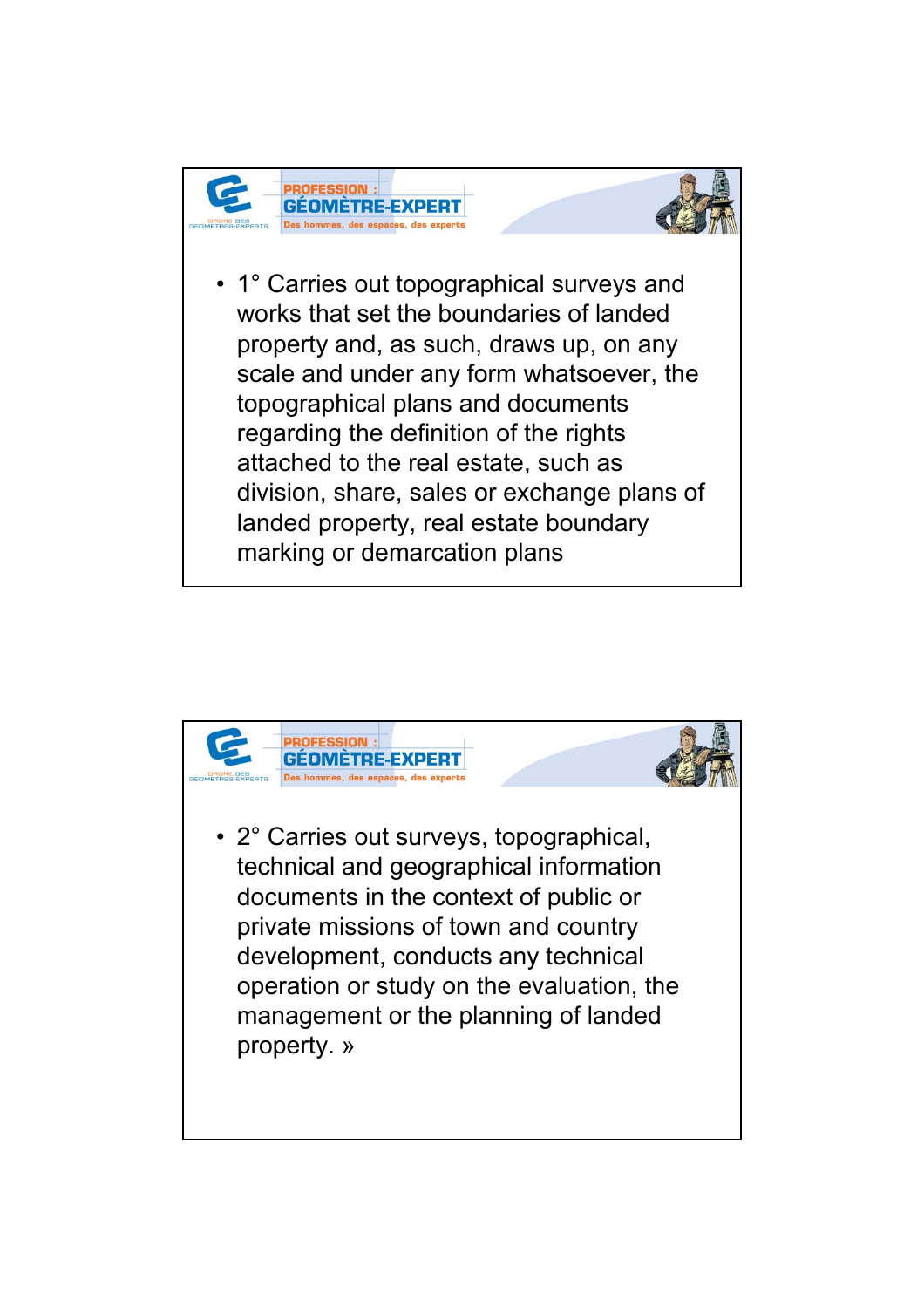

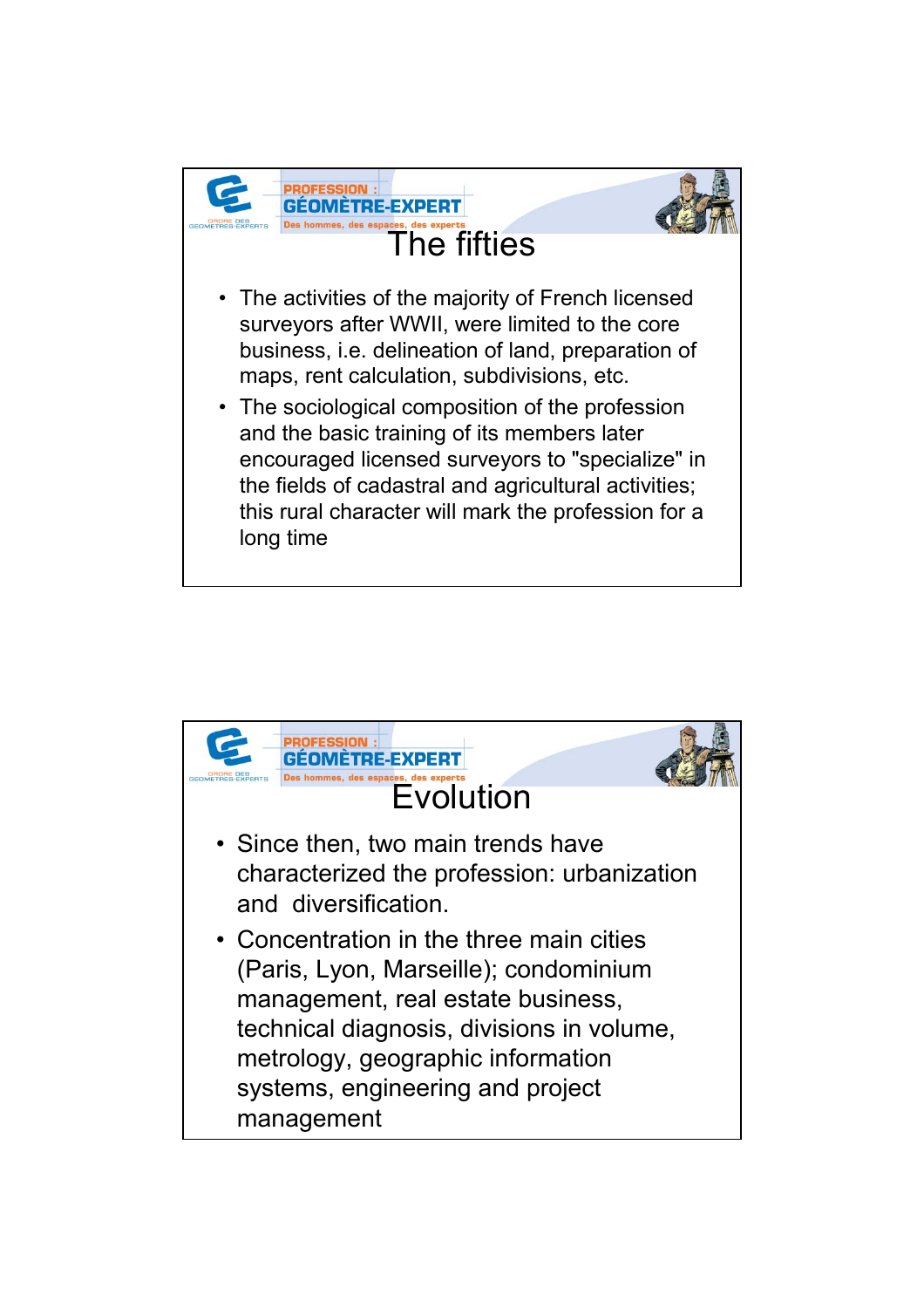

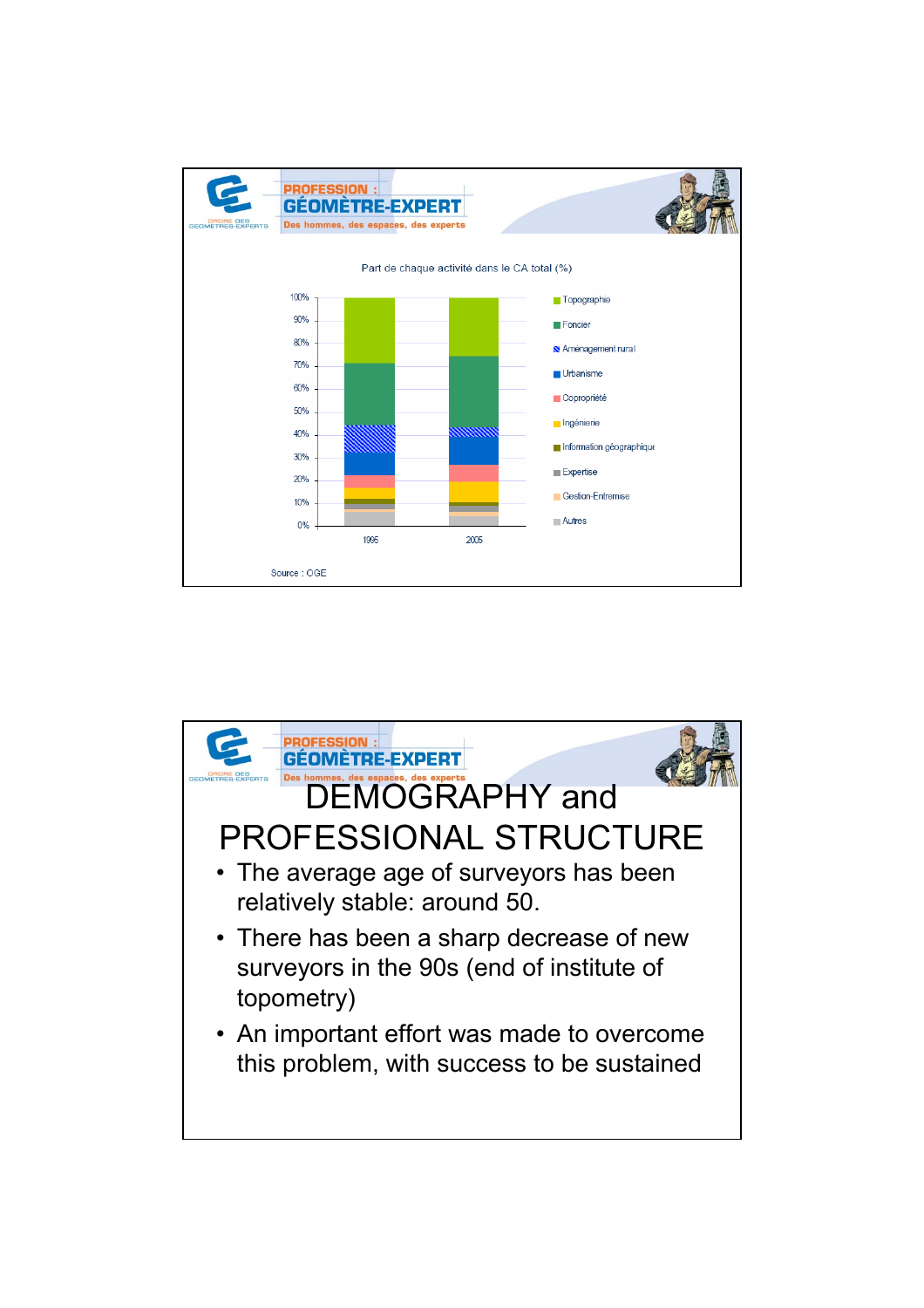



- The professional scheme of the surveying business has regularly evolved towards corporate shape (at the expense of individual businesses), with constantly growing structures through concentration, and integration of additional skills to existing companies (urban planning, environment,…)
- This trend highlights increasing needs for management skills for the surveyor

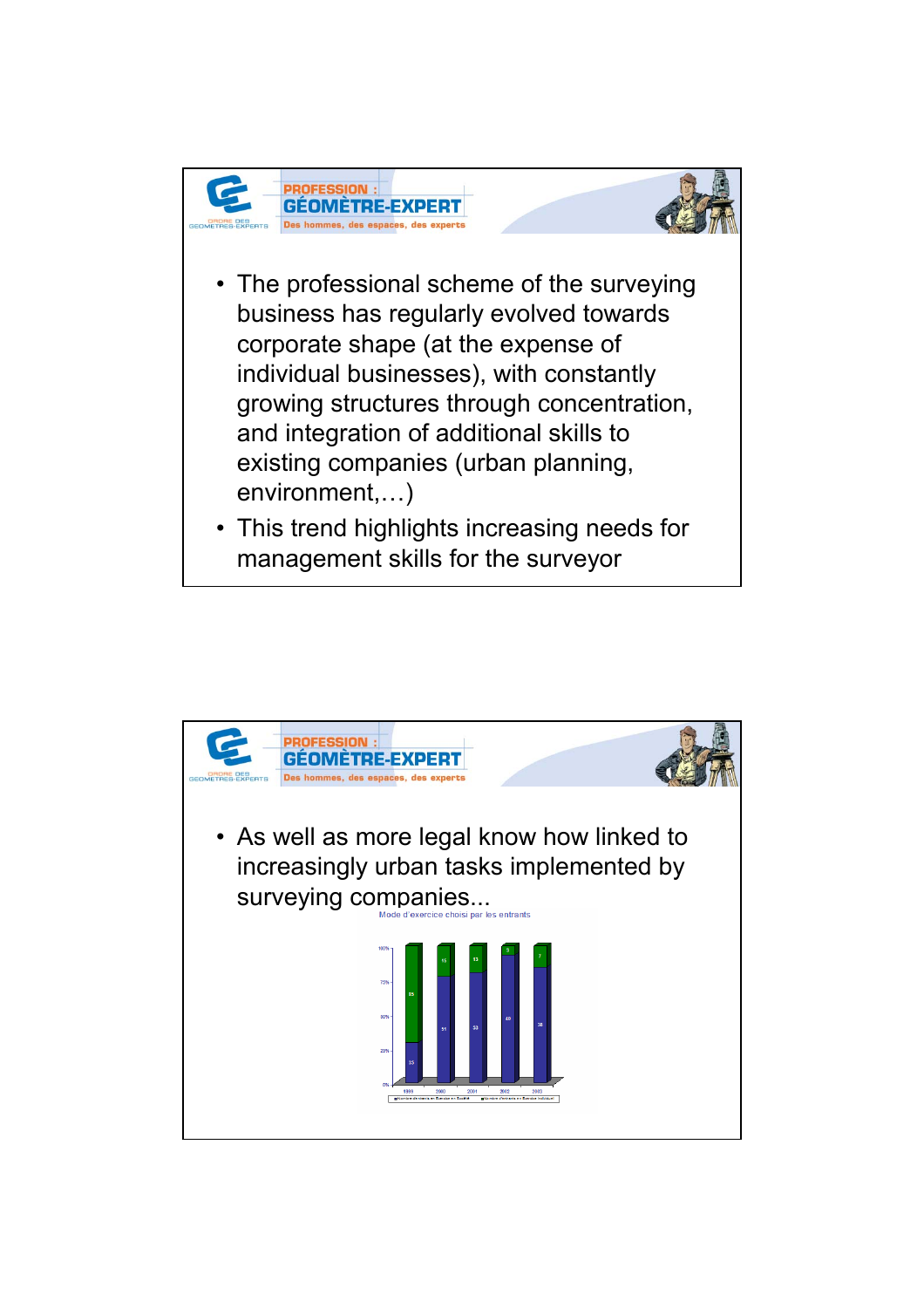

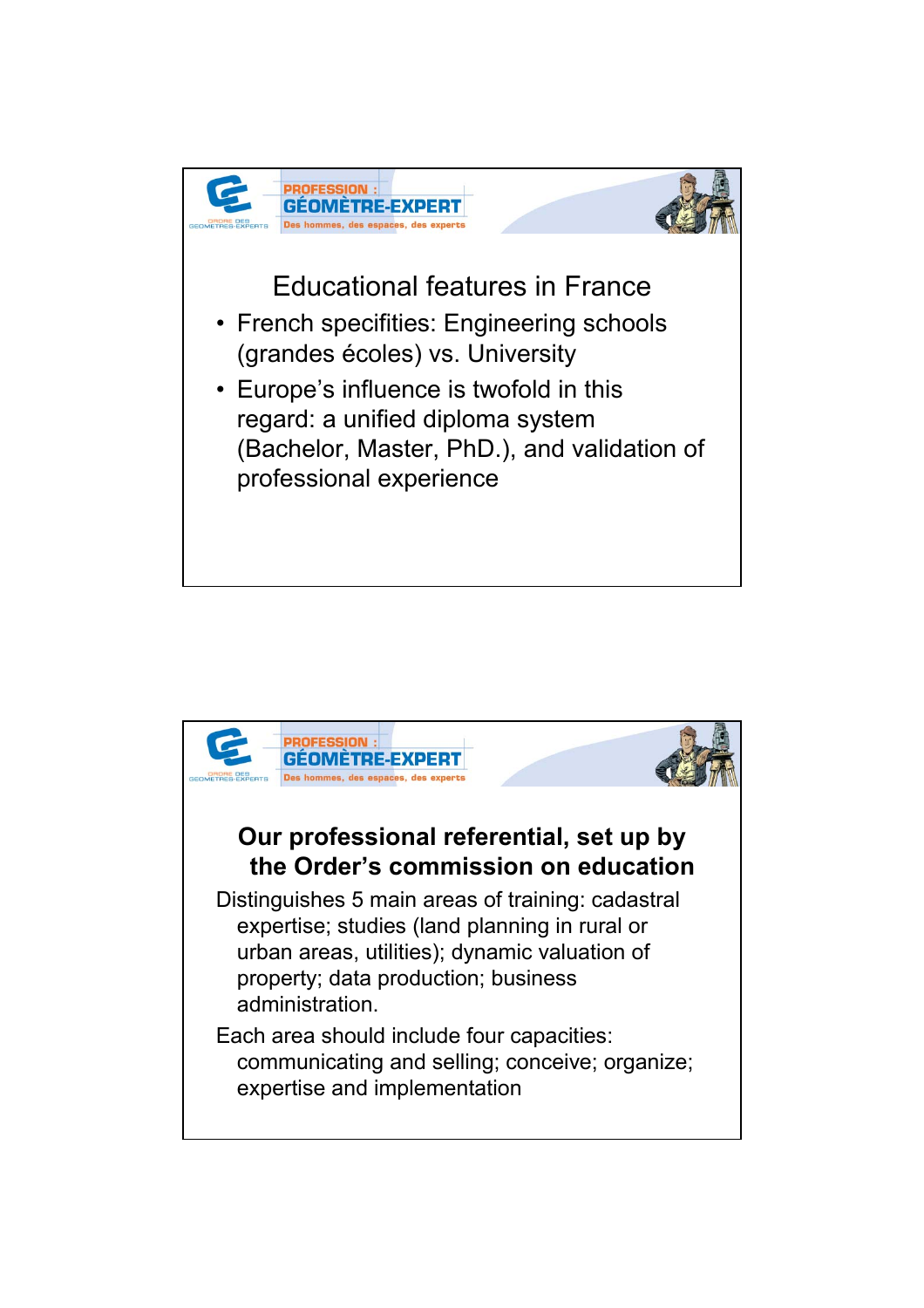

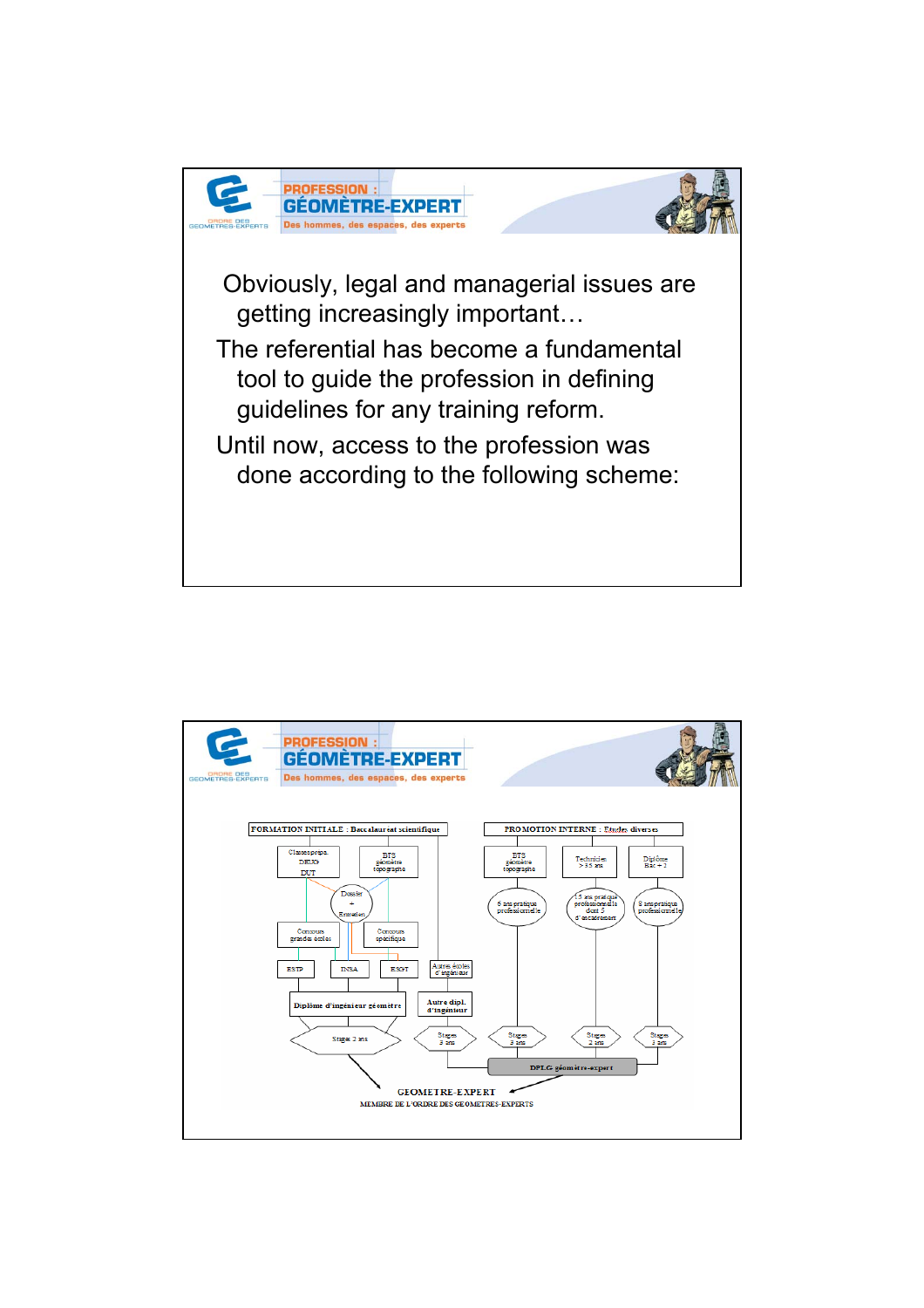